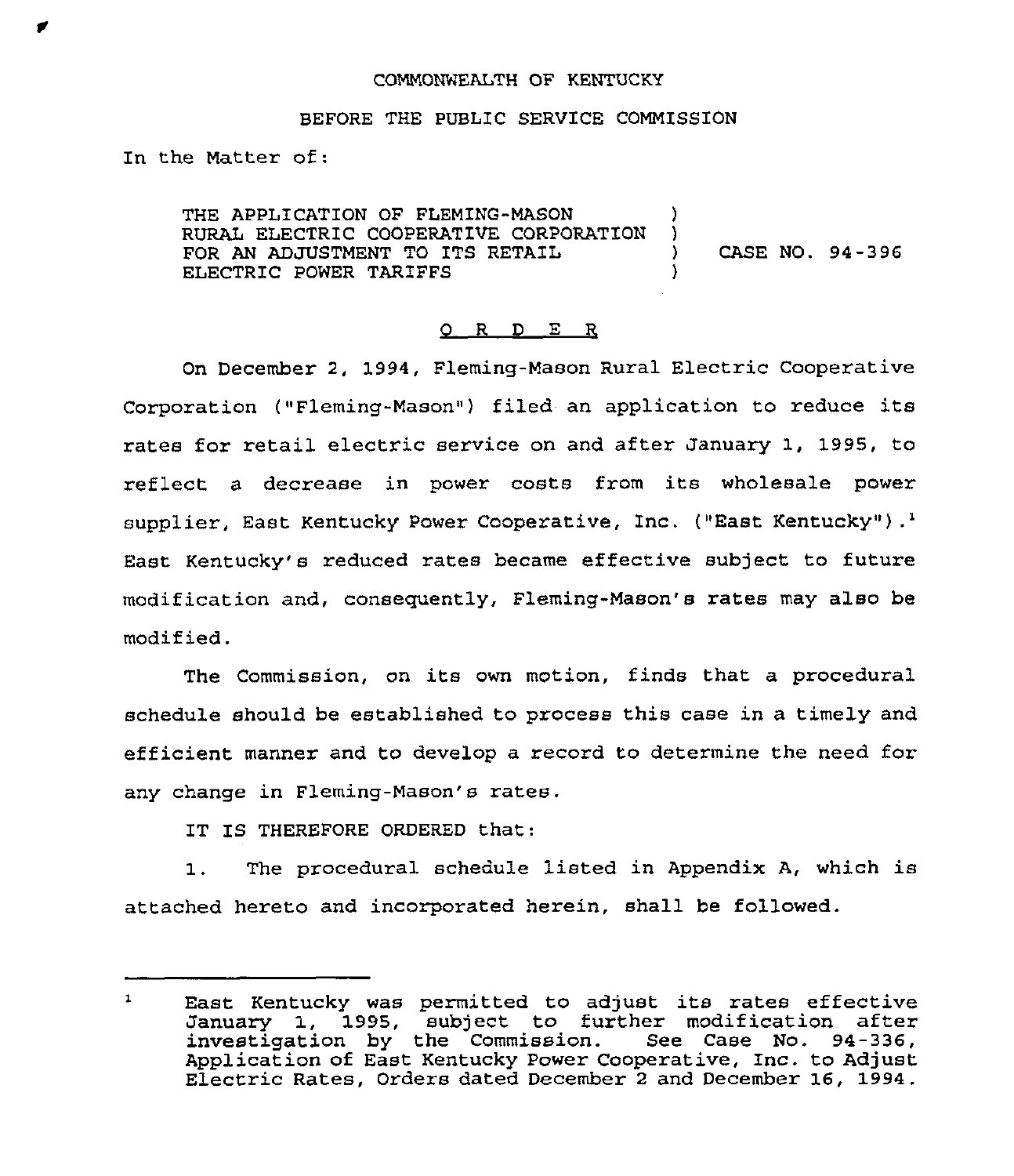2. All requests for information and responses thereto shall be appropriately indexed. All responses shall include the name of the person who will be responsible for responding to questions related to the information, with copies to all parties of record and 10 copies to the Commission.

3. Fleming-Mason shall give notice of the scheduled hearing in accordance with the provisions set out in 807 KAR 5:011, Section 8(5) . At the time the publication is requested, Fleming-Mason shall forward a duplicate of the notice and request to the Commission.

4. Motions for extensions of time with respect to the schedule herein shall be made in writing and will be granted only upon a showing of good cause.

5. Nothing contained herein shall prevent the Commission from entering further Orders in this matter.

Done at Frankfort, Kentucky, this 13th day of January, 1995,

PUBLIC SERVICE COMMISSION

PUBLIC SERVICE COMMISSI

ATTEST:

Executive Directo